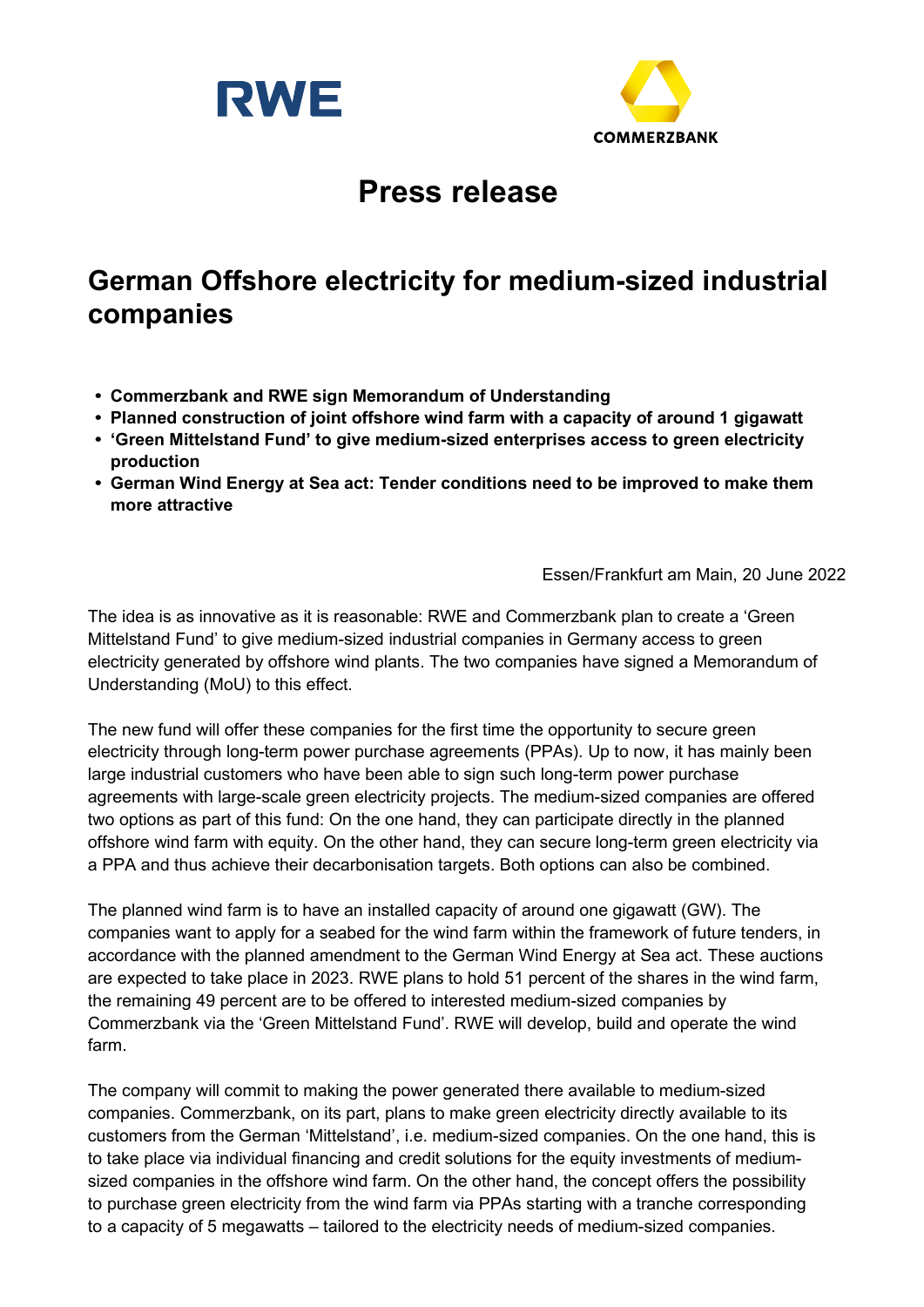"The 'Mittelstand' is what makes the German economy a success. With this innovative solution, we want to give these companies in particular access to green electricity production from offshore wind turbines and thus contribute to financing the energy transition in Germany", explains Michael Kotzbauer, Member of the Board of Managing Directors, Corporate Clients at Commerzbank. "What is particularly attractive here is that our concept also offers investment opportunities in offshore wind that meet the electricity demand of medium-sized industrial companies."

### German Wind Energy at Sea act to be ammended to enable real transformation

Germany needs enormous amounts of green electricity to be climate neutral by 2045. The amendment to the German Wind Energy at Sea act therefore provides expansion targets to be increased and seabed for offshore wind to be brought forward to at least 70 GW by 2045. In order to take advantage of industrial policy-related opportunities and make Germany a top location for investment in renewable energies, speed is required, as well as a clear focus on supporting the economy in switching to climate-friendly production. To this end, the majority of green electricity from offshore wind must find its way into industry and the medium-sized enterprises of the German 'Mittelstand'.

Ulf Kerstin, Chief Commercial Officer Offshore Wind of RWE, emphasises: "Green electricity at competitive prices is the pledge of a sustainable industrial nation with a strong tradition of the 'Mittelstand'. Our concept opens up great opportunities for this because it can support companies and the energy transition. However, the amendment to the legislation should be modified in such a way that it really does give a boost to the transformation of Germany as an industrial location because electricity from offshore can be offered at competitive prices."

One prerequisite for this is to dispense with the negative bidding component, which the current draft law provides for, when designing the bidding conditions for offshore wind turbines on socalled non-pre-surveyed areas. This bid component would make green electricity unnecessarily more expensive for German companies, which are already facing record high energy prices. There is also a need for improvements in the criteria for the award procedure. They should be chosen in such a way that they allow differentiation between the bids and at the same time serve the overriding goal of providing green electrictiy in a smart and system-serving way.

For further enquiries:

Dennis Bartel Head of Media Relations Personal und **Technologie** Commerzbank AG T +49 69 136 26528 M +49 172 203 11 10 E dennis.bartel@commerzbank.com

Matthias Beigel Head of Media Relations National RWE AG T +49 201 5179 5008 M +49 152 54 53 55 07 E matthias.beigel@rwe.com